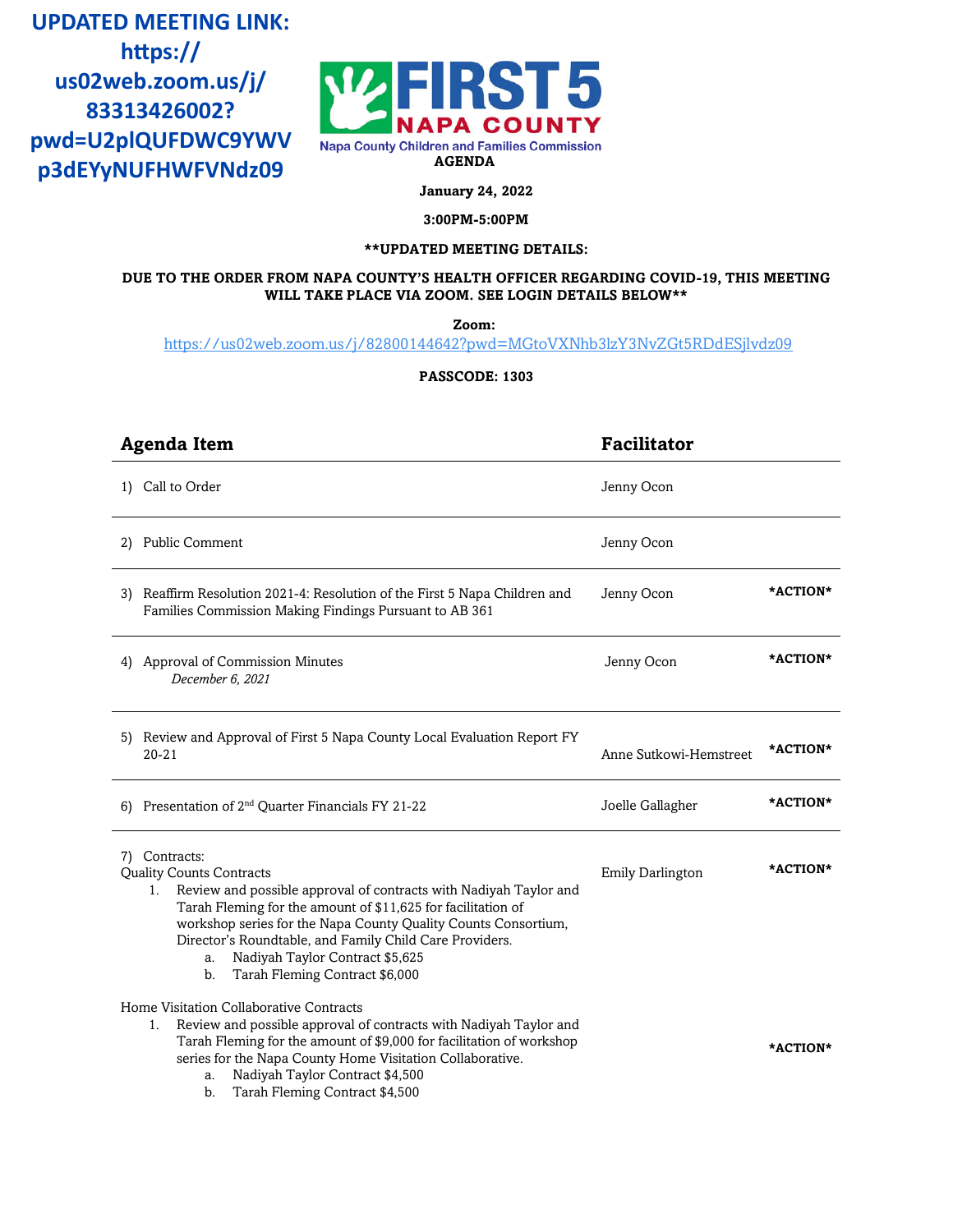

**January 24, 2022**

#### **3:00PM-5:00PM**

### **\*\*UPDATED MEETING DETAILS:**

#### **DUE TO THE ORDER FROM NAPA COUNTY'S HEALTH OFFICER REGARDING COVID-19, THIS MEETING WILL TAKE PLACE VIA ZOOM. SEE LOGIN DETAILS BELOW\*\***

**Zoom:**

<https://us02web.zoom.us/j/82800144642?pwd=MGtoVXNhb3lzY3NvZGt5RDdESjlvdz09>

### **PASSCODE: 1303**

Region 1 HUB Contracts

- 1. Review and possible approval of contracts Ramya Krishna, Polly Yu, and Jennifer Ventura for the amount of \$6,000 for facilitation of Coaching Reflective Circles for Region 1 HUB coaches. a. Ramya Krishna Contract \$2,250 **\*ACTION\***
	- b. Polly Yu Contract \$2,250
	- c. Jennifer Ventura Contract \$1,500

| Fiscal<br>8)<br>Review and Possible approval of Budget Adjustment FY 21-22<br>1.<br>Approve a budget transfer, reallocating \$172,625.00 from<br>a.<br>54805 Community Grants to 52490 Other Professional<br>Services, establishing appropriations to pay for the<br>services provided by the above contracts. | Jenny Ocon       | *ACTION  |
|----------------------------------------------------------------------------------------------------------------------------------------------------------------------------------------------------------------------------------------------------------------------------------------------------------------|------------------|----------|
| Recommendation for Monica Koenig's Reappointment to Commission<br>9)                                                                                                                                                                                                                                           | Jenny Ocon       | *ACTION* |
| 10) Review and Adopt First 5 2022 Policy Platform                                                                                                                                                                                                                                                              | Joelle Gallagher | *ACTION* |
| 11) Executive Committee recommendation to add 2 weeks COVID sick leave<br>for First 5 staff for term December 1, 2021 - June 30, 2022                                                                                                                                                                          | Jenny Ocon       | *ACTION* |
| 12) Resolution 2022-1: Establishing a Regular Meeting Time<br>Discussion and possible action: Change Executive Committee<br>$1_{-}$<br>meeting day/time to the 2nd Wednesday each month at 2:00 P.M                                                                                                            | Jenny Ocon       | *ACTION* |
| 13) Discuss the timeline for development of a new, 3-year Strategic Plan and<br>Financial Plan                                                                                                                                                                                                                 | Joelle Gallagher |          |

14) Staff Updates:

1. First 5 Napa Network

Joelle Gallagher